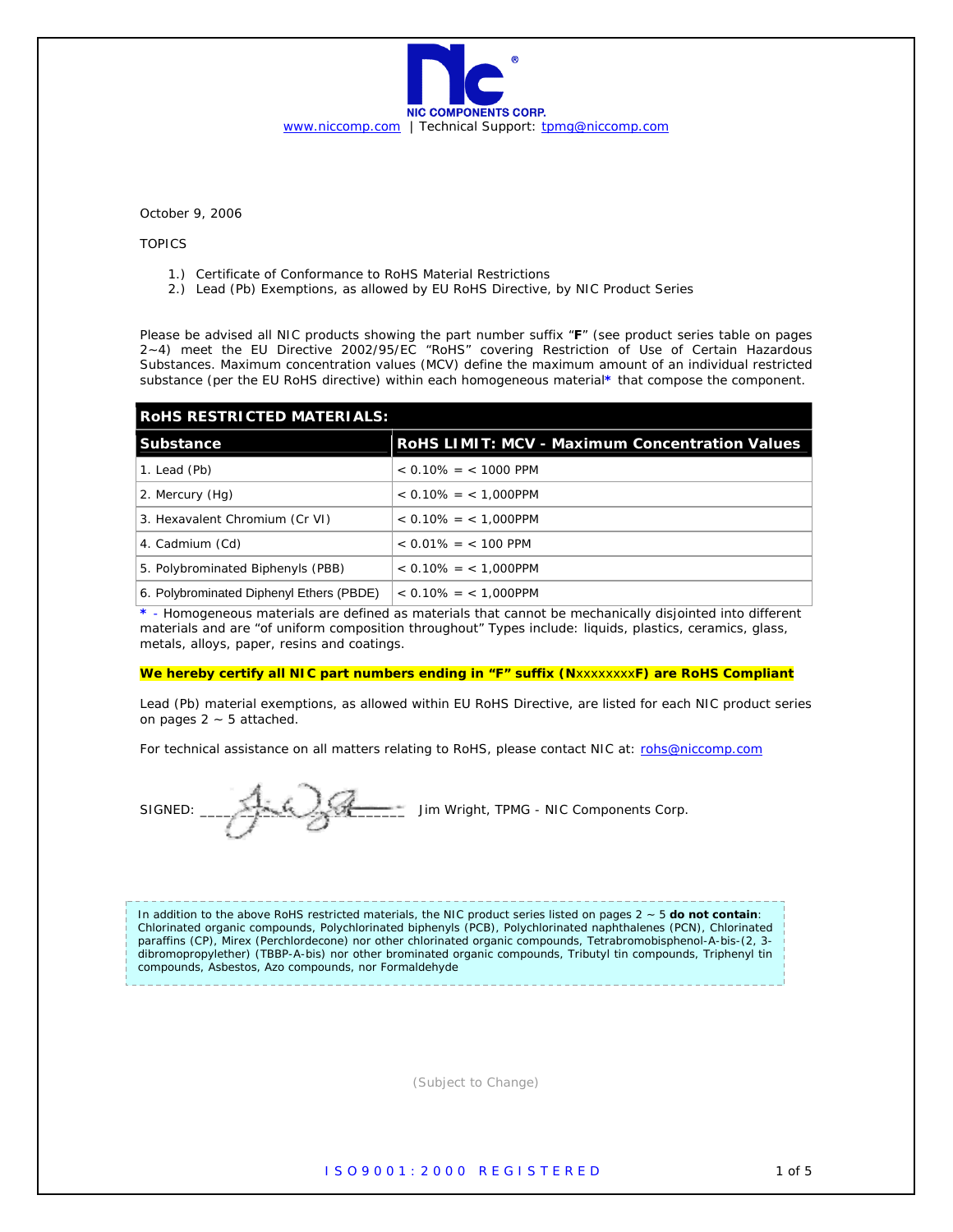

| <b>NIC Series</b>                        | <b>RoHS Exemptions</b>                                                                                                  |
|------------------------------------------|-------------------------------------------------------------------------------------------------------------------------|
|                                          | No Exemptions                                                                                                           |
| NACE F                                   | No Exemptions                                                                                                           |
|                                          | No Exemptions                                                                                                           |
|                                          | No Exemptions                                                                                                           |
| NACH__________F                          | No Exemptions                                                                                                           |
| NACK__________F                          | No Exemptions                                                                                                           |
| NACL F                                   | No Exemptions                                                                                                           |
| NACNW_________F                          | No Exemptions                                                                                                           |
| NACP F                                   | No Exemptions                                                                                                           |
|                                          | No Exemptions                                                                                                           |
| NACT F                                   | No Exemptions                                                                                                           |
| NACV__________F                          | No Exemptions                                                                                                           |
| NACVF__________F                         | No Exemptions                                                                                                           |
| NACX___________F                         | No Exemptions                                                                                                           |
| NACY___________F                         | No Exemptions                                                                                                           |
|                                          | No Exemptions                                                                                                           |
|                                          | No Exemptions                                                                                                           |
| NAM____________F                         | No Exemptions                                                                                                           |
|                                          | No Exemptions                                                                                                           |
| $NCA$ $F$                                | No Exemptions                                                                                                           |
|                                          | No Exemptions                                                                                                           |
| $NCB-H$ <sub>______________</sub> F      | No Exemptions                                                                                                           |
|                                          | No Exemptions                                                                                                           |
|                                          | No Exemptions                                                                                                           |
|                                          | No Exemptions                                                                                                           |
|                                          | #7c - Lead in electronics ceramic parts (e.g. Piezoelectronic devices)                                                  |
|                                          | #7a - Lead in high melting temperature solders (i.e. lead based solder alloys containing 85% by<br>weight or more lead. |
|                                          | No Exemptions                                                                                                           |
| $NCSR$ <sub>______</sub><br>$\mathsf{F}$ | No Exemptions                                                                                                           |
| NCST_<br>F                               | No Exemptions                                                                                                           |
| F<br>NCSW                                | No Exemptions                                                                                                           |
| F<br>NCT                                 | #5 - Lead in glass of cathode ray tubes, electronics components and fluorescent tubes.                                  |
| F<br>NDTM                                | No Exemptions                                                                                                           |
| F<br>NEM                                 | No Exemptions                                                                                                           |
| F<br>NEXA                                | No Exemptions                                                                                                           |
| F<br>NEXC                                | No Exemptions                                                                                                           |
| F<br>NEXG                                | No Exemptions                                                                                                           |
| F<br>NEXM                                | No Exemptions                                                                                                           |
| F<br>NEXS_                               | No Exemptions                                                                                                           |

## I S O 9 0 0 1 : 2 0 0 0 R E G I S T E R E D 2 of 5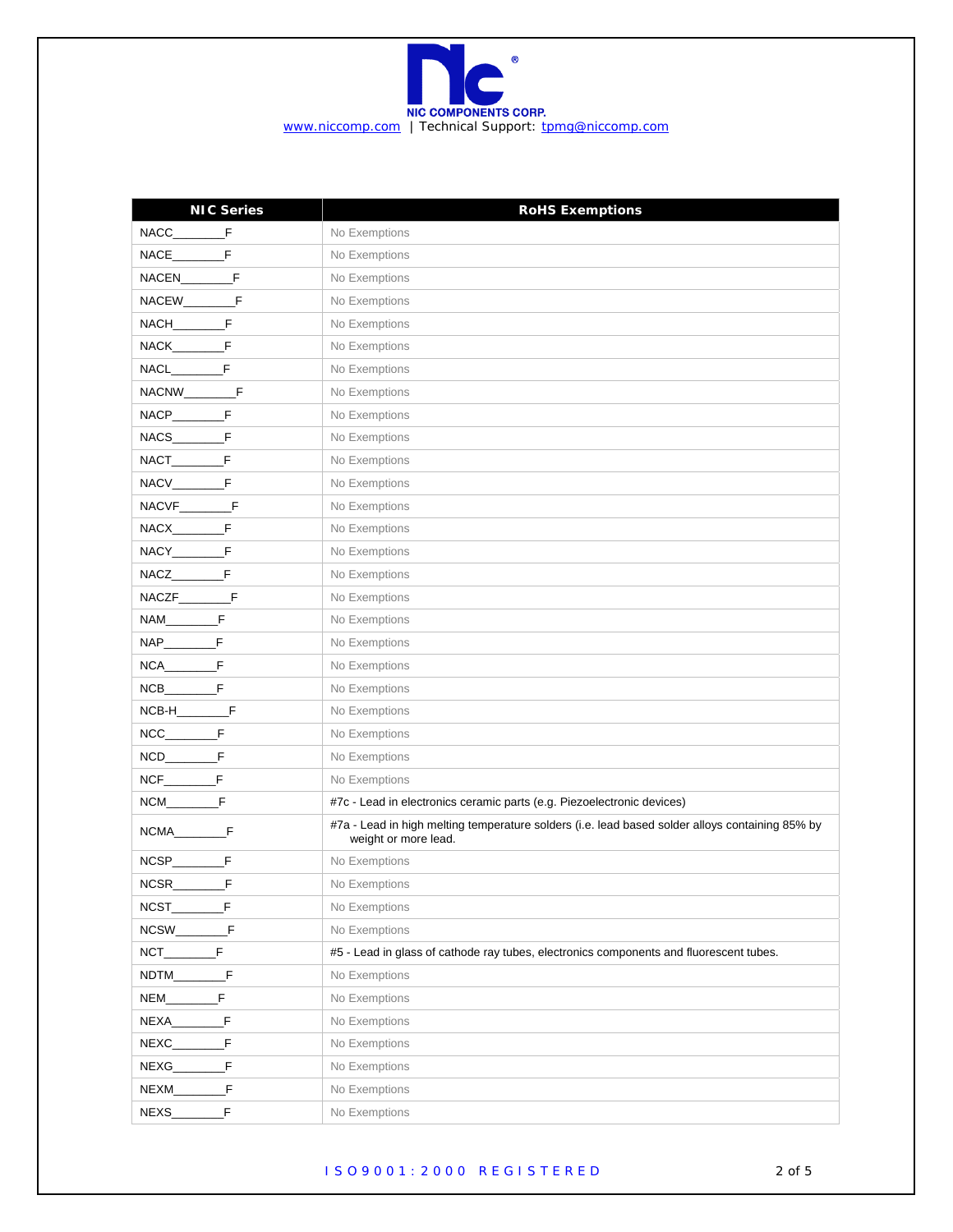

| <b>NIC Series</b>        | <b>RoHS Exemptions</b>                                                                                                  |
|--------------------------|-------------------------------------------------------------------------------------------------------------------------|
|                          | No Exemptions                                                                                                           |
| $NFA$ $F$                | #5 - Lead in glass of cathode ray tubes, electronics components and fluorescent tubes.                                  |
|                          | No Exemptions                                                                                                           |
|                          | #7a - Lead in high melting temperature solders (i.e. lead based solder alloys containing 85% by<br>weight or more lead. |
| NIN-FB_________F         | No Exemptions                                                                                                           |
| NIN-FC___________F       | #7a - Lead in high melting temperature solders (i.e. lead based solder alloys containing 85% by<br>weight or more lead. |
|                          | #7a - Lead in high melting temperature solders (i.e. lead based solder alloys containing 85% by<br>weight or more lead. |
|                          | #7a - Lead in high melting temperature solders (i.e. lead based solder alloys containing 85% by<br>weight or more lead. |
| $NIN-H$ $F$              | No Exemptions                                                                                                           |
|                          | No Exemptions                                                                                                           |
|                          | No Exemptions                                                                                                           |
|                          | No Exemptions                                                                                                           |
|                          | No Exemptions                                                                                                           |
|                          | No Exemptions                                                                                                           |
| NMCxxxxNPO F             | #7c - Lead in electronics ceramic parts (e.g. Piezoelectronic devices)                                                  |
|                          | No Exemptions                                                                                                           |
| NMCxxxxX7R___________F   | No Exemptions                                                                                                           |
|                          | No Exemptions                                                                                                           |
|                          | #7c - Lead in electronics ceramic parts (e.g. Piezoelectronic devices)                                                  |
|                          | #5 - Lead in glass of cathode ray tubes, electronics components and fluorescent tubes.                                  |
|                          | #5 - Lead in glass of cathode ray tubes, electronics components and fluorescent tubes.                                  |
| $NML$ <sub>_____</sub> F | No Exemptions                                                                                                           |
|                          | No Exemptions                                                                                                           |
|                          | No Exemptions                                                                                                           |
|                          | No Exemptions                                                                                                           |
|                          | No Exemptions                                                                                                           |
| NPI_C__________F         | No Exemptions                                                                                                           |
| NPI_L_<br>F              | No Exemptions                                                                                                           |
| NPI_P_<br>F              | No Exemptions                                                                                                           |
| NPI_S_<br>F              | No Exemptions                                                                                                           |
| F<br>$NPI_T$             | No Exemptions                                                                                                           |
| F<br>NPI_W_              | No Exemptions                                                                                                           |
| NPIS_D_<br>F             | No Exemptions                                                                                                           |
| NPIS_F_<br>F             | No Exemptions                                                                                                           |
| NPIS_H_<br>F             | No Exemptions                                                                                                           |
| F<br>NPIS_P_             | No Exemptions                                                                                                           |
| NPIS_R_<br>F             | No Exemptions                                                                                                           |
| NPIS_T_<br>F             | No Exemptions                                                                                                           |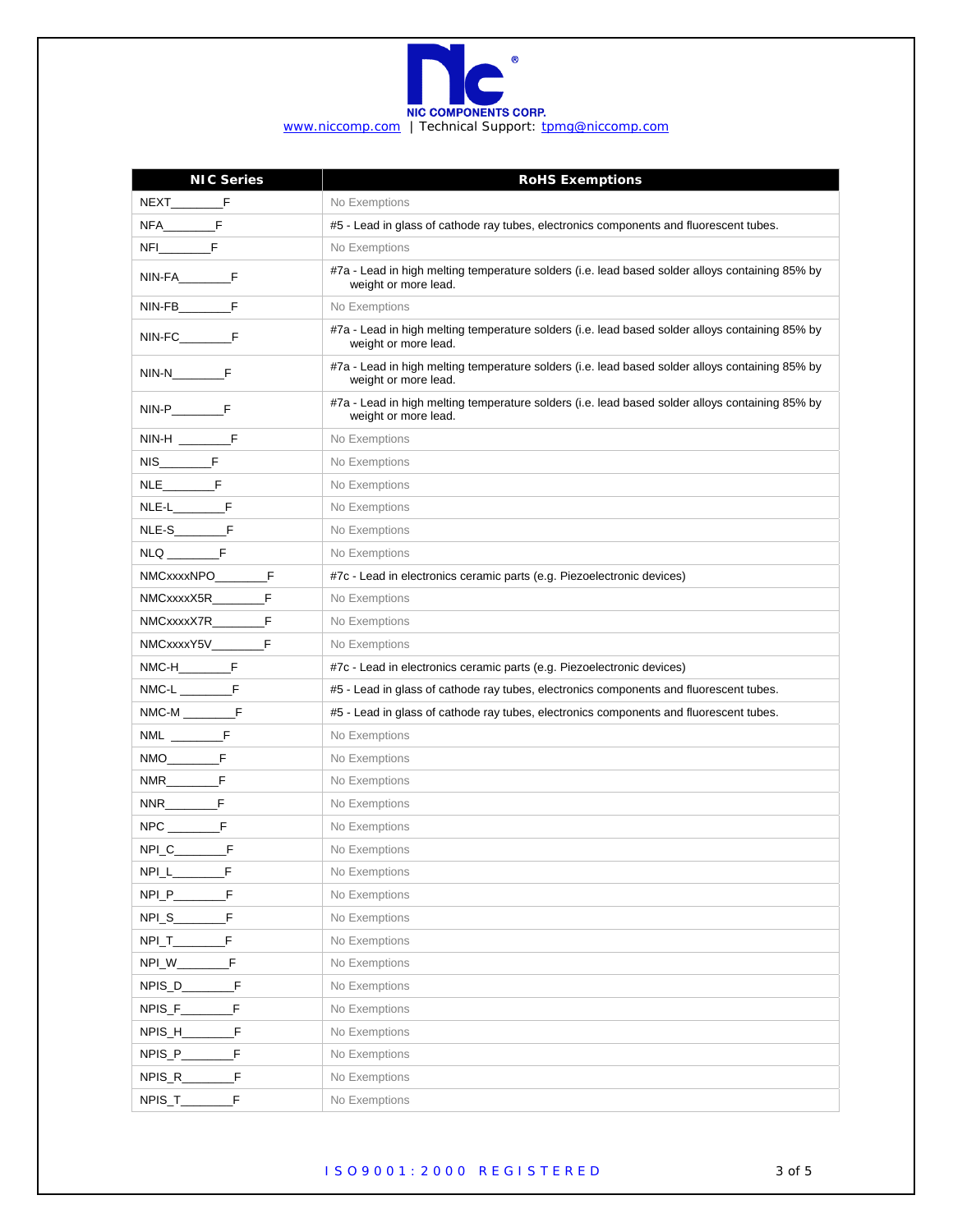

| <b>NIC Series</b>                     | <b>RoHS Exemptions</b>                                                                                                  |
|---------------------------------------|-------------------------------------------------------------------------------------------------------------------------|
|                                       | No Exemptions                                                                                                           |
| NPTM F                                | No Exemptions                                                                                                           |
|                                       | No Exemptions                                                                                                           |
| NRBX__________F                       | No Exemptions                                                                                                           |
|                                       | #5 - Lead in glass of cathode ray tubes, electronics components and fluorescent tubes.                                  |
|                                       | #5 - Lead in glass of cathode ray tubes, electronics components and fluorescent tubes.                                  |
|                                       | #5 - Lead in glass of cathode ray tubes, electronics components and fluorescent tubes.                                  |
|                                       | #7a - Lead in high melting temperature solders (i.e. lead based solder alloys containing 85% by<br>weight or more lead. |
| <b>NRE-H__________F</b>               | No Exemptions                                                                                                           |
|                                       | No Exemptions                                                                                                           |
| NRE-HW___________F                    | No Exemptions                                                                                                           |
| <b>NREL___________F</b>               | No Exemptions                                                                                                           |
|                                       | No Exemptions                                                                                                           |
|                                       | No Exemptions                                                                                                           |
|                                       | No Exemptions                                                                                                           |
| NRE-SN__________F                     | No Exemptions                                                                                                           |
| NRE-SW <sub>_________________</sub> F | No Exemptions                                                                                                           |
| NRE-SX_____________F                  | No Exemptions                                                                                                           |
|                                       | No Exemptions                                                                                                           |
| NRE-WX___________F                    | No Exemptions                                                                                                           |
|                                       | No Exemptions                                                                                                           |
|                                       | No Exemptions                                                                                                           |
| NRLFW___________F                     | No Exemptions                                                                                                           |
|                                       | No Exemptions                                                                                                           |
| NRLMW_________F                       | No Exemptions                                                                                                           |
|                                       | No Exemptions                                                                                                           |
| NRLRW__________F                      | No Exemptions                                                                                                           |
|                                       | No Exemptions                                                                                                           |
|                                       | No Exemptions                                                                                                           |
| NRN_<br>F                             | No Exemptions                                                                                                           |
| F<br>NRP                              | No Exemptions                                                                                                           |
| F<br>NRSA_                            | No Exemptions                                                                                                           |
| - F<br>NRSG _                         | No Exemptions                                                                                                           |
| F<br>NRSH_                            | No Exemptions                                                                                                           |
| NRSJ<br>F                             | No Exemptions                                                                                                           |
| F<br>$NRSK$ <sub>_____</sub>          | No Exemptions                                                                                                           |
| F<br>NRSN                             | #5 - Lead in glass of cathode ray tubes, electronics components and fluorescent tubes.                                  |
| F<br>NRSS_                            | No Exemptions                                                                                                           |
| F                                     | No Exemptions                                                                                                           |
| F<br>NRSY__                           | No Exemptions                                                                                                           |